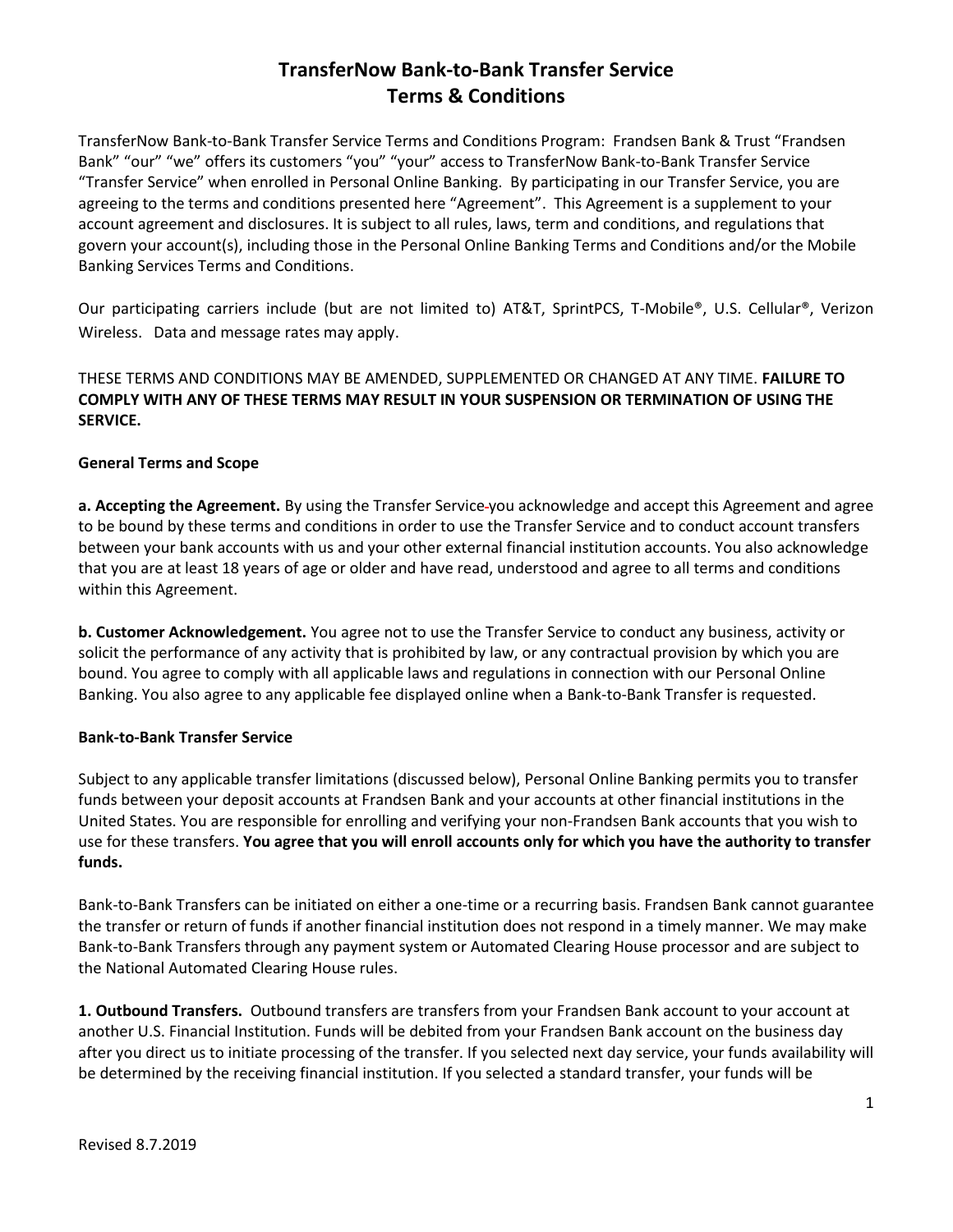# **TransferNow Bank-to-Bank Transfer Service Terms & Conditions**

available generally within three business days after the transfer initiated as determined by the receiving financial institution.

**2. Inbound Transfers.** Inbound transfers are transfers to your Frandsen Bank account from your account at another U.S. Financial Institution. Funds will be debited from your external account on the business day after you direct us to initiate processing of the transfer. If you selected next day service, your funds will be available on the next available business day. If you selected a standard transfer, your funds will be available generally within three business days after the transfer initiated.

**3. Transfer Cutoff Time.** We must receive your instruction to initiate a Bank-to-Bank Transfer prior to the following cutoff times. If we do not receive your instruction before that time, we cannot process the transaction until the next business day.

- a. Standard Inbound and Outbound 1:00 a.m. EST (12:00 a.m. CST)
- b. Next Day Inbound and Outbound 8:00 p.m. EST (7:00 p.m. CST)

**4. Limitations.** The Transfer Service is generally available 24 hours after you have enrolled in Personal Online Banking. Bank-to-Bank Transfers are subject to limitations for the amount and frequency as established by Frandsen Bank. A minimum transfer amount of \$10 is required. Limitations include transaction, daily and 30 day/monthly limits and each limit directly affects the other. The transaction/daily limits will not reset until any current transactions in process have completed. Please refer to the following chart. Contact Frandsen Bank for alternative deposit/withdrawal options if your transfer amount will exceed the allowable limits.

We may vary these limitations at our sole discretion at any time and will provide prior notice of any decrease in the transaction limits, as may be required by banking regulations.

| <b>Service Type</b>       | <b>Transaction</b><br>Fee | <b>Transaction</b><br><b>Maximum</b> | <b>Daily</b><br><b>Maximum</b> | <b>Monthly</b><br><b>Maximum</b> |
|---------------------------|---------------------------|--------------------------------------|--------------------------------|----------------------------------|
| Standard In-Bound         | \$3.00 per<br>transfer    | \$5,000                              | \$5,000                        | \$10,000                         |
| <b>Standard Out-Bound</b> | \$3.00~per<br>transfer    | \$5,000                              | \$5,000                        | \$10,000                         |
| Next Day In-Bound         | \$7.50 per<br>transfer    | \$3,000                              | \$3,000                        | \$6,000                          |
| Next Day Out-Bound        | \$7.50 per<br>transfer    | \$3,000                              | \$3,000                        | \$6,000                          |

**5. Qualifying for Standard Transfers.** The Transfer Service has qualification requirements as described below. We reserve the right to change your qualification at any time without prior notice. We reserve the right to change, suspend, or discontinue the Transfer Service, in whole or in part, or your use of the Transfer Service, in whole or part, immediately and at any time without prior notice to you. You may also discontinue your use of the Transfer Service at any time.